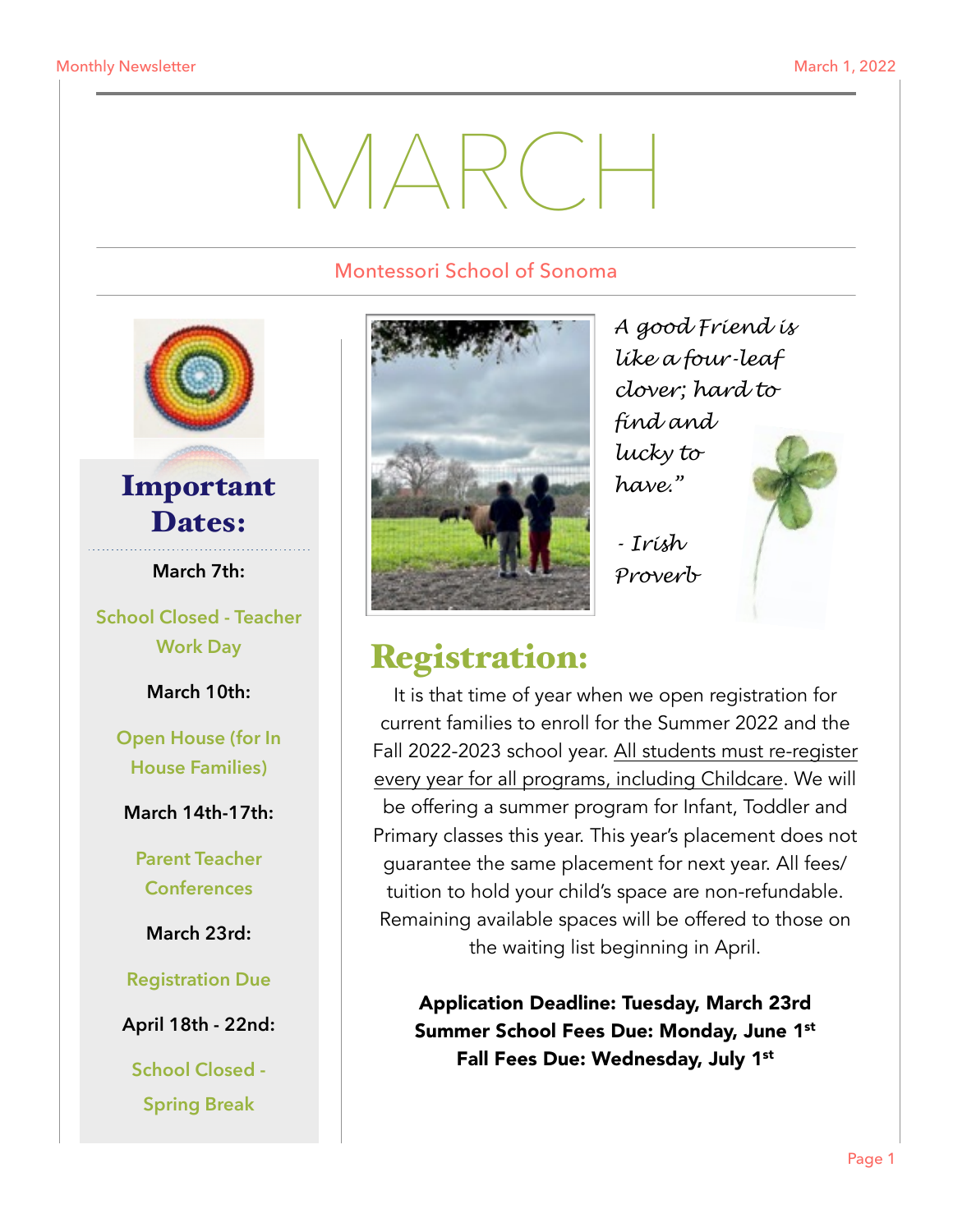# School Wide Reminders:

**Tax ID#:** 

For those of you gathering information for tax purposes, the Tax ID# for The Montessori School of Sonoma is

**94-2174042**

### **Parking Lot:**

**Please be sure to drive slowly in the parking lot as we frequently have several children and parents walking during our busy drop-off and pick-up times. Let's keep each other safe.** 

**Thank you!**



# Parent/Teacher Conferences:

**Conferences are coming up and we wanted to remind you that school is OPEN on the scheduled conference days. We plan to have conferences in person this Spring. You should have received an email containing the link to schedule an appointment with your child's teacher. If you did not receive this email, please do let us know! Please be sure to have a mask on hand to be worn if your conference is held inside the building.** 

**Please be sure to find accommodations for your child's siblings as it will provide more time for focusing on your Montessori student. Our teachers are looking forward to meeting with you all!**

# Open House:

**We are happy to announce we will be holding our Open House IN PERSON!** *We will ask that you please wear your mask while attending the Open House.* 

Open House is a time for you to come and meet the teachers, explore the classrooms, and learn more about the program(s) your child(ren) will be in for the summer or fall. If your child is in the Infant room, you would attend the Toddler Open House. If your child is currently in Toddler (and moving on), you would attend the Primary and Childcare Enrichment Open House. Current Primary and Childcare Enrichment parents are also encouraged to attend to learn more about the programs.

**Thursday, March 10th** - OPEN HOUSE for parents only! *4:30pm - Toddler & Childcare Enrichment 5:00pm - Primary Class*

## Ballet:

**Mrs. Churchill is coming back to teach another morning and afternoon session for any children who would be interested to start or continue from the AM and PM Primary groups. If you did not receive the email with more information and instructions on how to sign up, please let us know!** 

**We are so thankful to have Ballet continuing through the Spring! This is a great opportunity for children to learn self control through movement. It emphasizes alignment, stretching, and locomotor skills. They work on rhythmic training, ballet walks, small jumps, and creative dances. Students will also practice following directions, cooperate with others, and leave with a positive attitude.**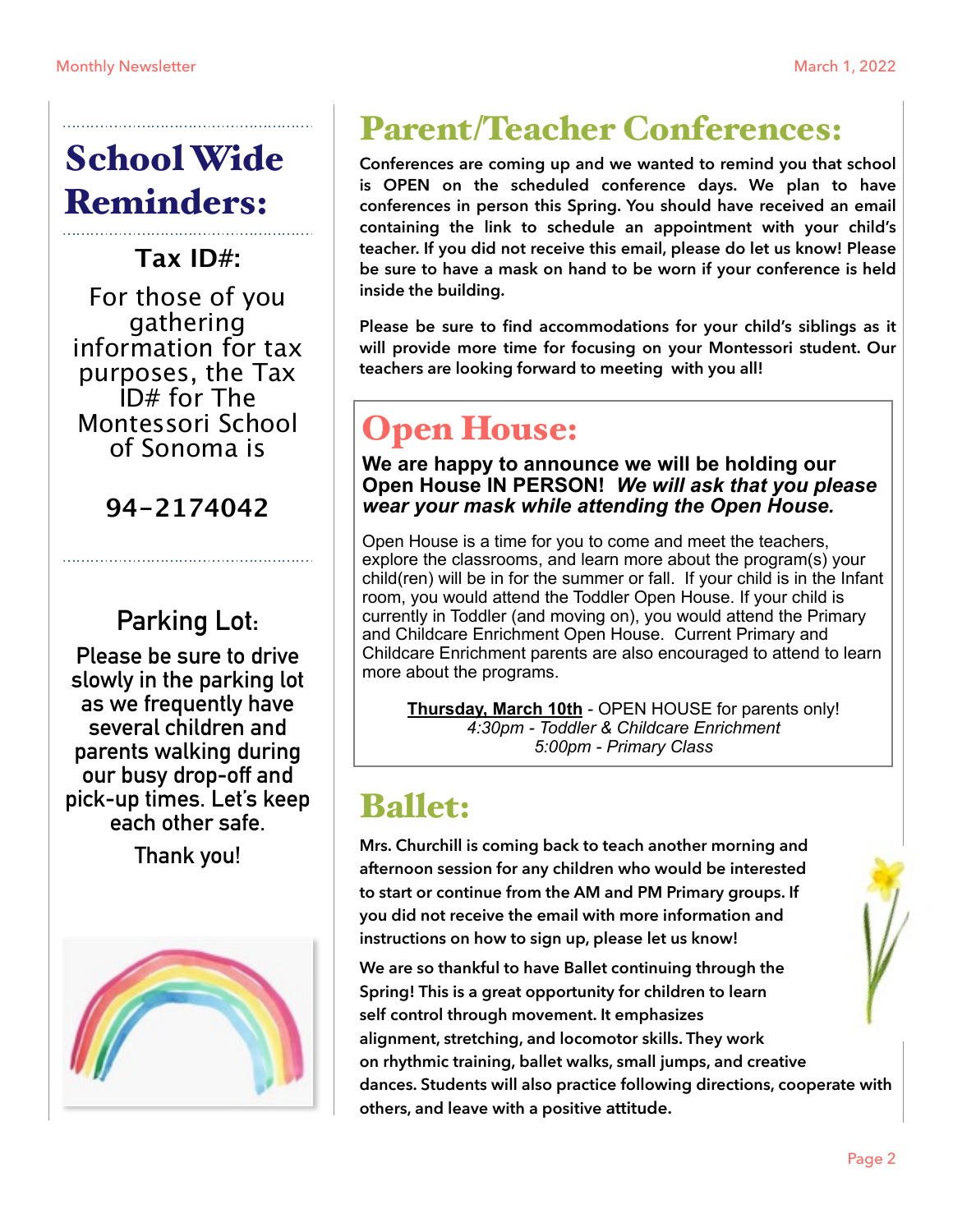# Infant:

Hello Families,

We are hoping to get some rain this month and will likely be changing the children's clothes on a regular basis. It can get a bit wet on our play yard! Puddle stomping is too much fun so if you child has rain boots please have them wear, or bring, them on rainy days. It gives us an opportunity to get outside when there's a break in the rain.

Our class gets a snack every morning around 10am but please let us know if your child didn't get their usual breakfast and we'll make sure to adjust our snack schedule. Also, feel free to bring any unfinished breakfast if your child arrives at school before 9:00. We are happy to have them finish at the table during class.

#### Important Dates:

#### *March 7th – School Closed (Teacher Work Day)*

*March 14th-19th – Conferences: We will be sending conference notes home the week of March 14th. Please let us know if you have any specific questions about your child's time with us.* 

*-Katherine & Karina* 





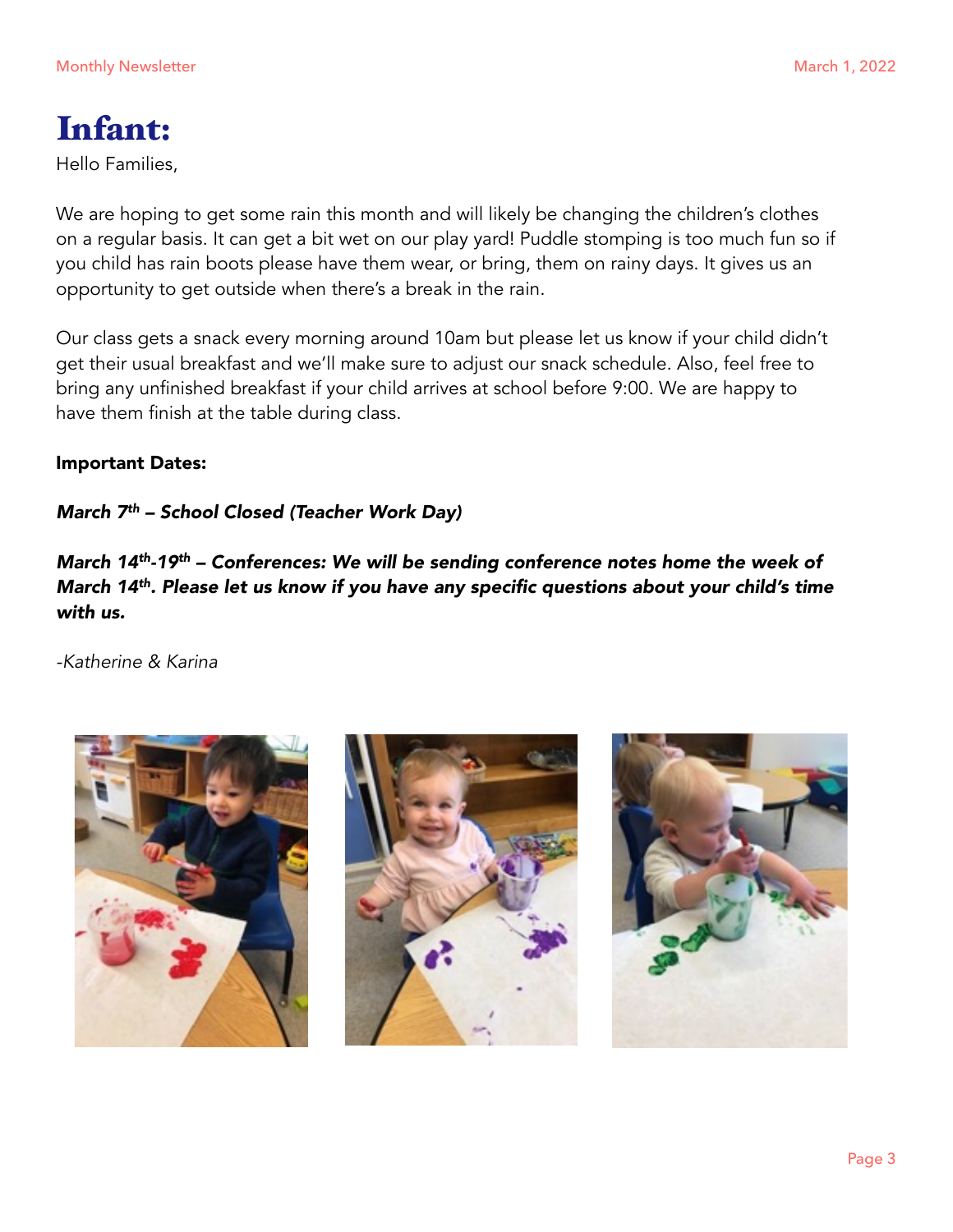## Toddler:



March is going to be a busy month! We have a teacher workday on Monday, March 7<sup>th</sup>. There will be no classes that day. Teachers will be cleaning, organizing and meeting. Thursday March 10<sup>th</sup> is our Open House. Please attend the Primary Open House, which is the next step for your Toddler. After Open House we will meet for Parent/Teacher Conferences and discuss the next class placement for your child.

*Please see details for both Open House and Conference Week in the main portion of this Newsletter.* 

Starting in March, our continent map puzzle will be out on the shelf as a work for the children to choose. Our continent puzzle includes all 7 continents on a world map. The children place the pieces on a control chart using their five motor skills by holding the little knob and matching it to the correct continent. This is the first puzzle map introduced on in Montessori classroom. The Primary Class has a puzzle of each continent in which each country is represented by a separate puzzle piece. Finally, there

is a map of the United States with each individual state as it's own piece. Throughout the growth and development of the child in the Montessori Class, the child will work with the maps at different levels. At first, the child will use maps as puzzles and learn some names of the continents and countries. Gradually, the child will start to trace the pieces and eventually trace, label, and paint the map. It is exciting to witness a child's development through the years of using the maps. This activity also creates discussion and inquiry of different cultures around our world.





Here is the *Continent Song* we sing:

*Seven continents in the world Tell me what they are North America, South America, Europe, Asia, Africa Don't forget Australia don't forget Antarctica Seven continents in the world Tell me what they are.* 

Happy St. Patrick's Day! Don't forget to wear green on March 17<sup>th</sup>!

*-Christine & Cara*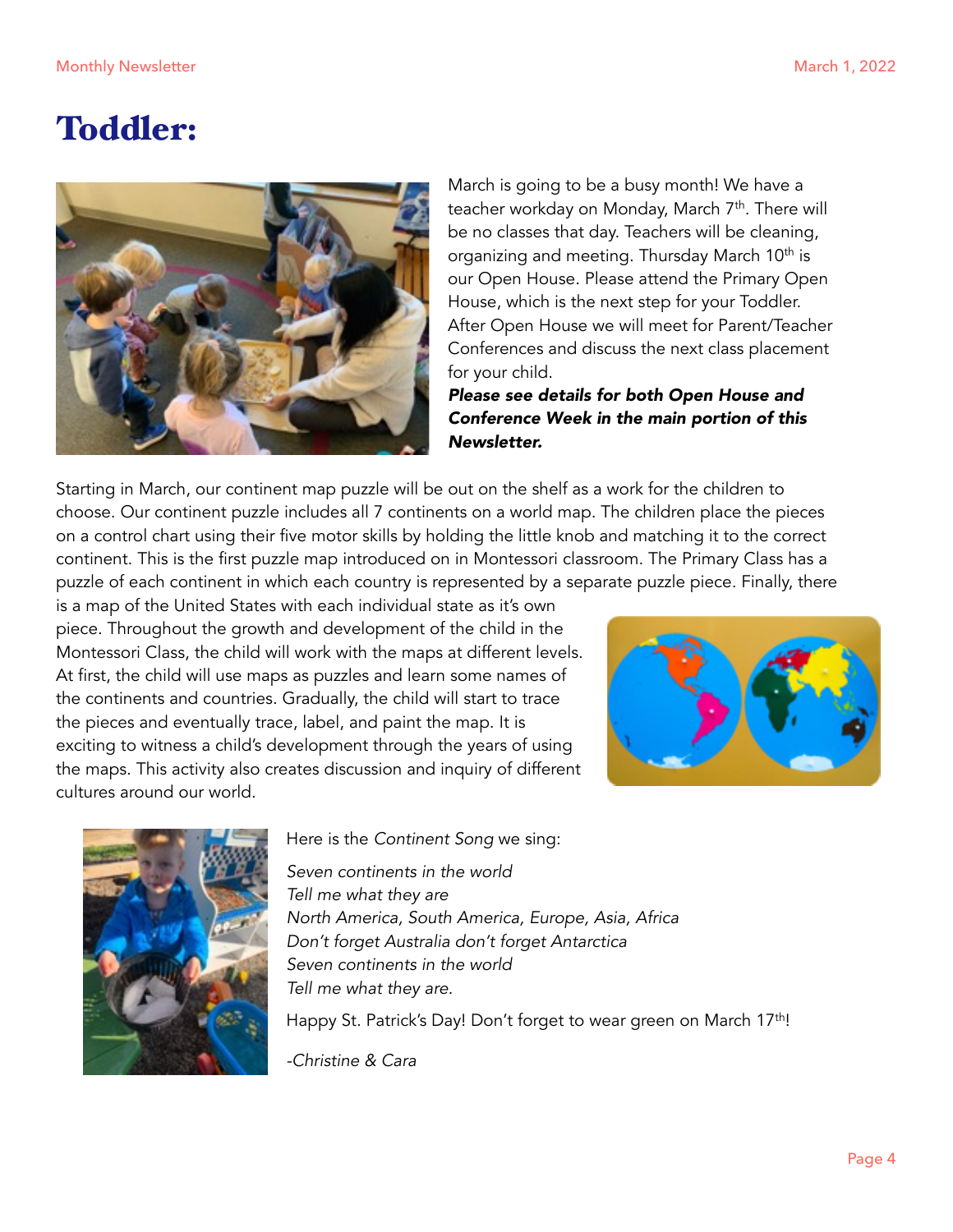### Primary:



#### Dear families,

March is filled with hope and new beginnings for the year. The change of the season coupled with Daylight Savings time brings new and exciting energy to all of us.

A big part of early childhood education is holding onto a vision of excellence for the students while results are far from mastery in each individual. But, Rachel and I witness the fruits of success on a daily basis and we feel proud to guide these wonderful children through years of pandemic life.

Our Zoology leads us to the kingdom of birds, and there are

many, followed by caterpillars and butterflies. This, of course, takes us into the garden planting seeds and watching new life sprout. By the end of the month we will have learned about mammals, hoofed and otherwise, and we have arrived at the realization: Yes, we people, are also mammals.

Asia is the continent of study and exploration. The biggest of all continents provides us with animals, places and people, and by now we can begin to compare what we have learned about the Americas and Europe. Cultural Studies are to be discovered rather than taught, and children are eager to find their interest and meaning in life. We put a great value on discussions and questions, with an emphasis to not always come up with an answer. Let the critical thinking simmer on. We know that you all are looking ahead for the coming school year and are asked to make a decision for your child. If we can assist you during our conferences we are happy to give you our 5 cents of observation.





**Family Value:** We encourage you to be clear about your values of family life. It will teach your child to differentiate and observe other traditions and habits. The goal is not to always agree, but to value the unity of the home.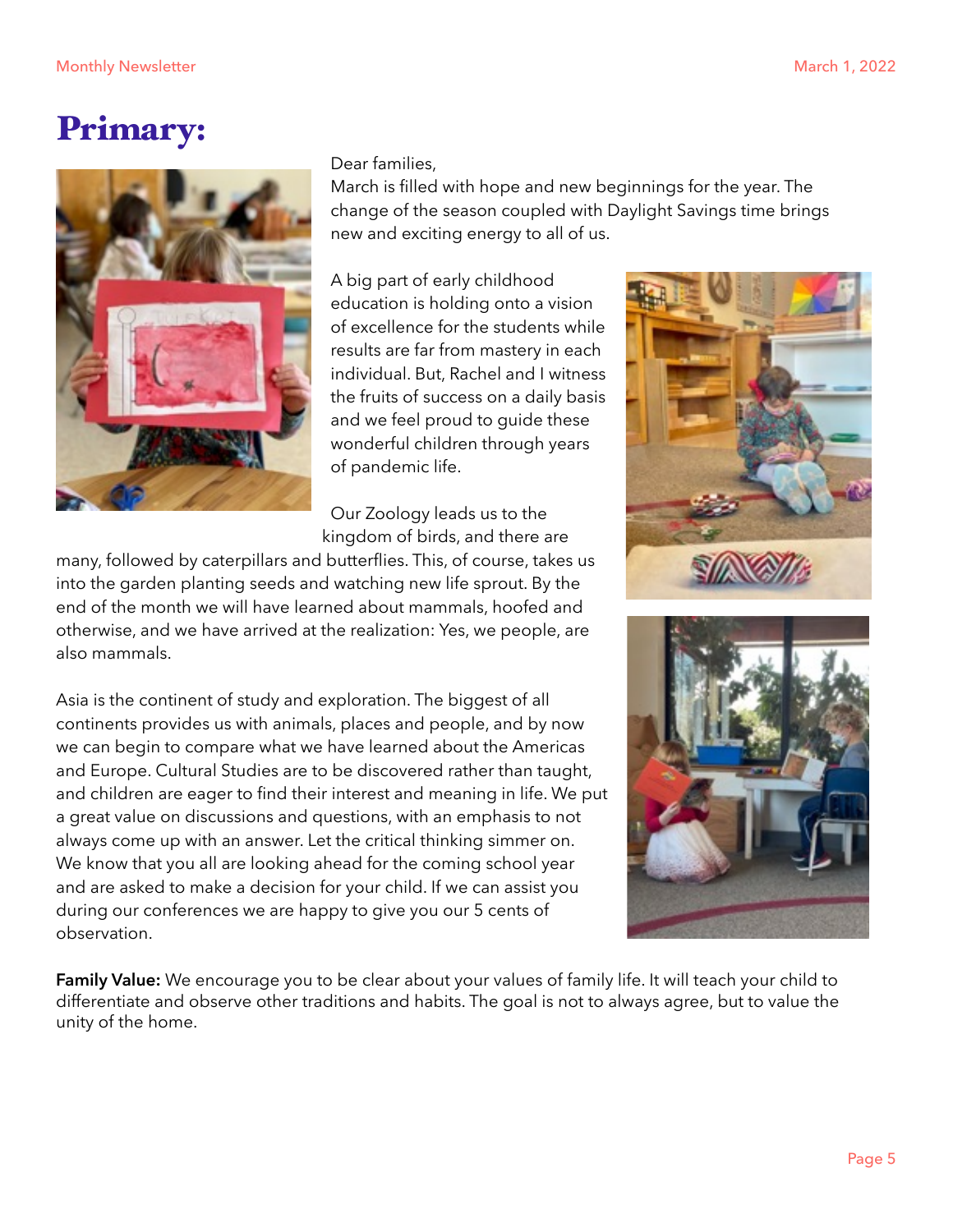## Primary Cont'.

#### **Primary Class Sharing Calendar March-May**

Sharing means connecting in a joyful and innocent way with our peers at school. It fosters vocabulary and public speaking. It also is a practice of listening and respect.

Here is a quick review of appropriate items to bring.

#### **Items to be shared:**

Books without commercial characters Nature items Handmade crafts Paintings Pictures of a trip or relatives

Every child will have a date especially for them. Please note your child's day and remember to label the item with your child's name. Sharing days are occur every Friday.

| <b>Date</b>       | <b>Morning Primary</b>                | <b>Afternoon Primary</b>                      |  |
|-------------------|---------------------------------------|-----------------------------------------------|--|
| Mar. 18 & Apr. 29 | Adam, Dexter, Abigail, Beau           | Andalie, Bonnie, Cohen, Arthur,<br>Cassidy    |  |
| Mar. 25 & May 6   | Emmalyn, Faith, Finn, Haylee,<br>Indy | Eli, Charlie, Colton, Emerie                  |  |
| Apr. 1 & May 13   | Jordy, Leo, Jemma, Jonny              | Gemma, Jordan, Mary Claire, Maika,<br>Martina |  |
| Apr. 8 & May 20   | Margaux, Nate, Kaiden, Layla          | Margaux, Niah, Paxton, Madeleine,<br>Max      |  |
| Apr. 15 & May 27  | Reign, Riley, Quinn, Walker           | Ronin, Winter, Melody, Rhett, Victoria        |  |

Plant for the bees!

Love, *Barbara and Rachel*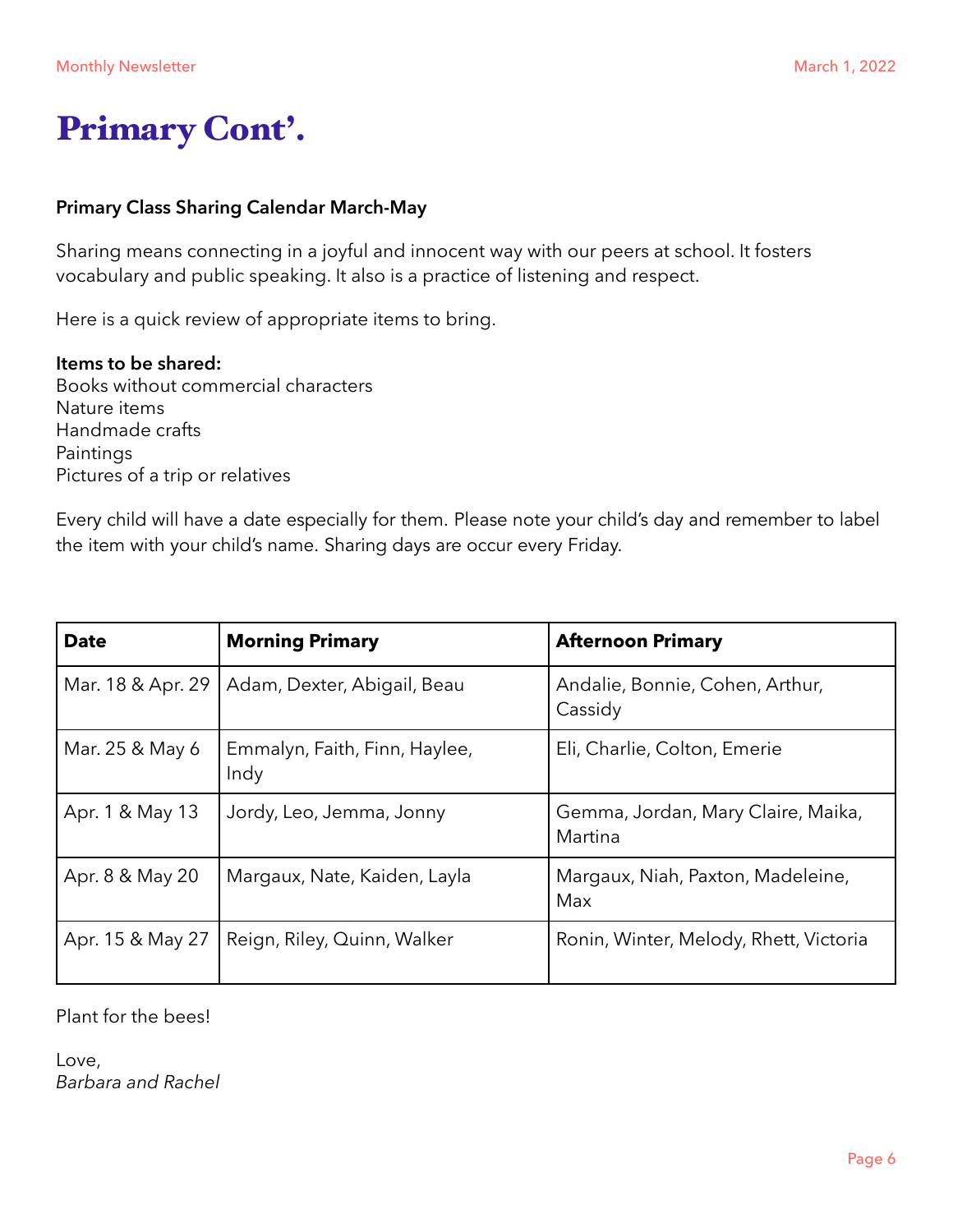### Childcare Enrichment:



Dear Childcare Enrichment Families,

We hope you enjoyed all of the cards, gifts and valentines your children were so eager to create for you in class! We loved discussing friendship with the children; they were very excited to make each other

friendship bracelets, painted a friendship banner, and drew portraits of their friends in class.

This month we will

move on to a new theme: Things That Go! Our art and projects will focus on this theme and we will learn about different modes of transportation. We will continue with our letter of the week (I, J, K, and L) which we practice by forming the letter in sign language, making the spelling sound each letter makes, and practicing our penmanship by tracing the letter of the week. Our Friday cooking projects will correspond to the letter of the week; Icing dough, Jello, (fruit) Kebabs and Lemonade.

Our new author of the month will be Dr Seuss. His books are silly and fun to read. Some of our projects will be Dr Seuss themed and each child will get to turn into the Cat in the Hat. We are looking forward to another fun filled month!





*-Natasha and Danielle*